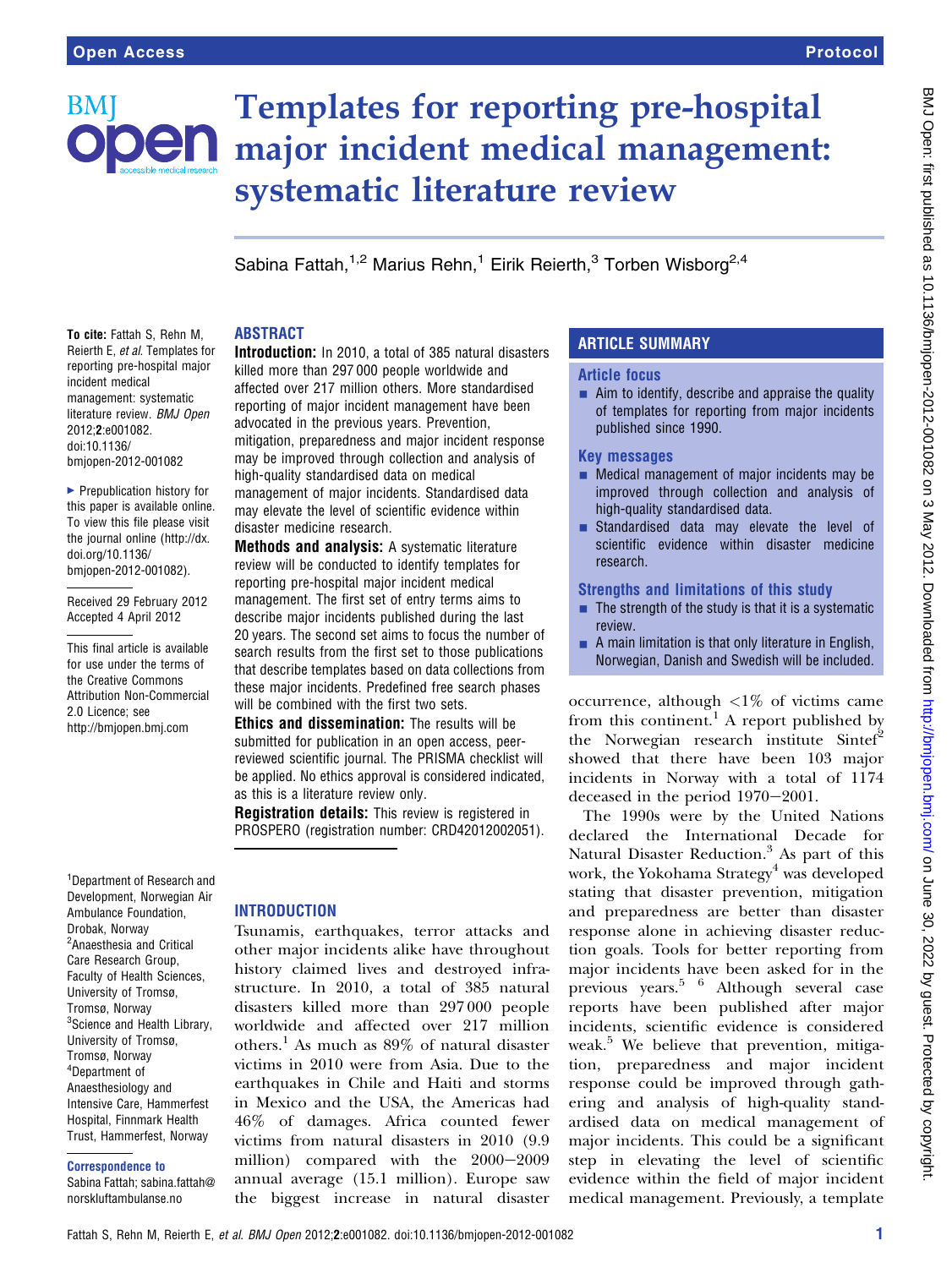for major incident evaluation and research was published according to the Utstein style<sup>7</sup>; however, the feasibility of this template and the extent of its implementation remain uncertain.<sup>8</sup>

We aim to identify, describe and appraise the quality of templates for reporting from major incidents published since 1990. We further aim to discuss if there is a need to develop an updated template for reporting after major incidents, by analysing the data found. The overall goal is to enable those responsible to improve major incident management through analyses of standardised data from previous major incidents.

# METHODS AND ANALYSIS

# Search strategy

The controlled vocabulary of Medical Subject Headings  $(MeSH)$  from PubMed, $9$  including Subheadings, Publication Types and Supplementary Concepts, will be used, when applicable, in searches throughout all databases. Building searches with MeSH terms ensures a controlled vocabulary, also in databases that do not use MeSH to index articles. The MeSH descriptors are arranged in a hierarchical structure and descriptors further down in the hierarchical structure may be used to limit results from individual searches.

Two sets of entry terms will be applied and combined (cf. figure 1 for search strategy).

The first set aims to describe major incidents published since 1 January 1990 (inclusive). The second set of entry terms aims to identify and describes templates based on data collections from major incidents identified by the first set of entry terms. The first and second set of entry terms will be combined with the boolean operator AND. In addition to MeSH terms, free search phrases will be included. The predefined free search phrases will be combined with the boolean operator OR to ensure that all terms are included. The free search phrases will then be combined with the results from the combination of the first and second set of entry terms with the boolean operator AND.

Figure 1 Search strategy for systematic review on templates for reporting pre-hospital major incident medical management. Mesh: NoExp refers to an entry term that does not include MeSH terms found below this term in the MeSH hierarchy.

Depending on the relevance and the number of articles found for each search combination, a further limitation might be considered by stepping down the MeSH hierarchical ladder for the first and second set of entry terms. All deviations from the protocol will be listed in the final review.<sup>10</sup>

# **Definitions**

- < Major incidents: any incident where the location, number, severity or type of live casualties requires extraordinary resources.<sup>11</sup>
- < Uncompensated major incident: a 'disaster' or 'catastrophe' is synonymous with an uncompensated major incident. Uncompensated means: 'load exceeds the capacity'.<sup>11</sup>
- < Pre-hospital: relating to procedures administered or care provided prior to a patient's arrival at a hospital.<sup>12</sup>
- $\blacktriangleright$  Template: something that serves as a model for others to copy.<sup>12</sup>
- $\triangleright$  Contingency planning: a management process that analyses specific potential events or emerging situations that might threaten society or the environment and establishes arrangements in advance to enable timely, effective and appropriate responses to such events and situations.<sup>13</sup>
- < Emergency management: the organisation and management of resources and responsibilities for addressing all aspects of emergencies, in particular preparedness, response and initial recovery steps.<sup>13</sup>

# Databases and inclusion and exclusion criteria

The full search will include the following databases:

- $\blacktriangleright$  PubMed/Medline
- $\blacktriangleright$  EMBASE
- $\blacktriangleright$  Cinahl
- $\blacktriangleright$  Scopus
- ▶ Web of Knowledge (WoK)
- ▶ ProQuest Research Library For grey literature:

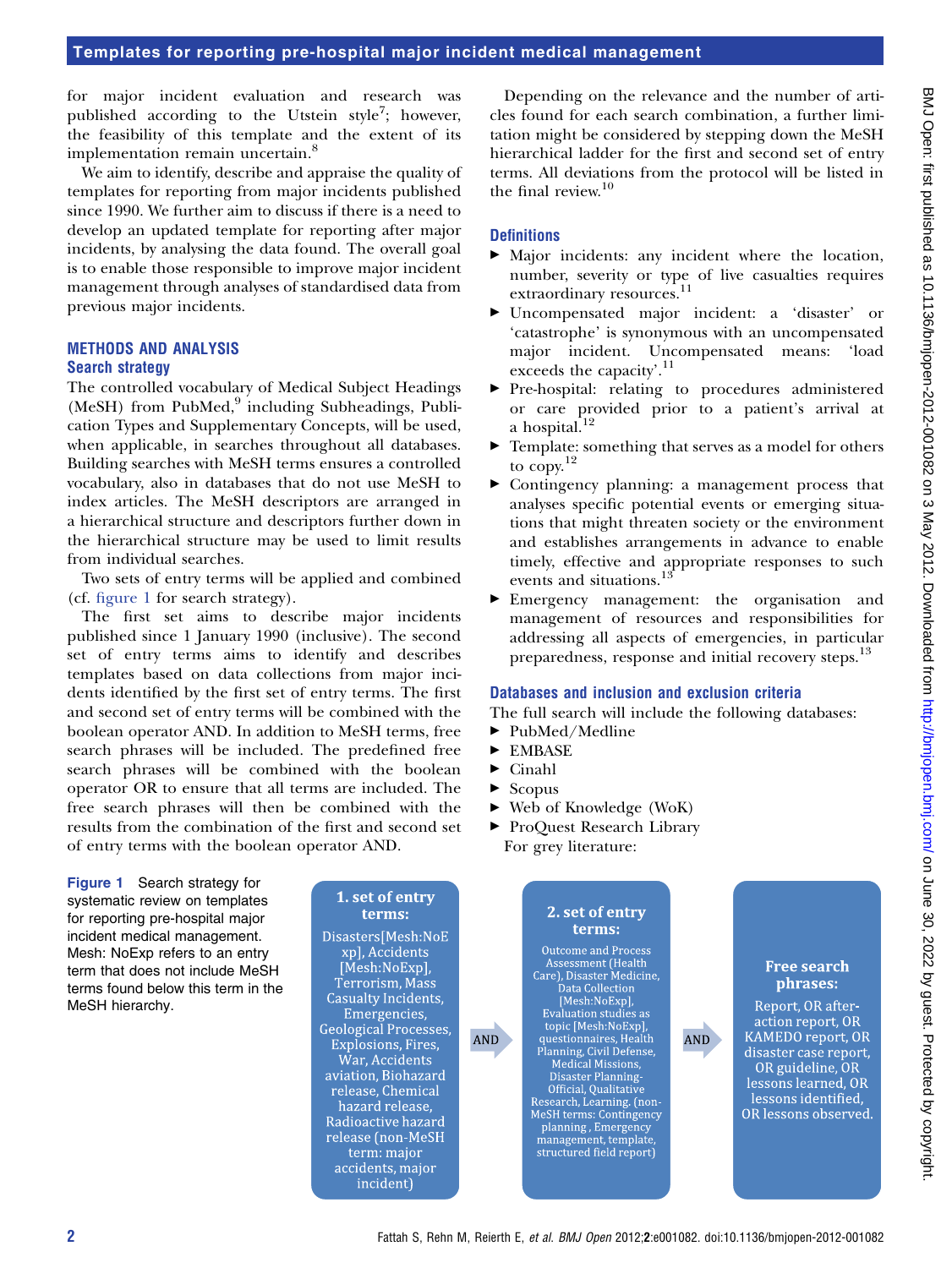# Templates for reporting pre-hospital major incident medical management

Figure 2 Simplified search strategy for grey literature.





Report Template

- ▶ System for Information on Grey Literature in Europe  $(OpenSIGLE).<sup>14</sup>$
- $\blacktriangleright$  The Global Health Library.<sup>15</sup>
- $\blacktriangleright$  Global Health and Global Health Archive.<sup>16</sup>
- $\blacktriangleright$  Essential Health Links.<sup>17</sup>
- $\blacktriangleright$  Eurasia Health.<sup>18</sup>
- $\blacktriangleright$  MedCarib.<sup>19</sup>
- $\blacktriangleright$  African Journals Online.<sup>20</sup>
- $\blacktriangleright$  PreventionWeb.<sup>21</sup>
- $\blacktriangleright$  The Major Accident Hazards Bureau.<sup>22</sup>
- < United Nations International Strategy for Disaster Reduction (UNISDR).23

Due to limitations in the grey literature databases, the search strategy will be simplified (cf. figure 2 for simplified search strategy for grey literature).

- $\blacktriangleright$  Inclusion criteria:
	- $-$  Templates reporting the medical management of the pre-hospital phase of major incidents.
- e Templates published after 1 January 1990 (inclusive) and until the date of the literature search.
- $\blacktriangleright$  Exclusion criteria shall be:
	- All non-English literature except Norwegian, Danish and Swedish language literature.
	- Literature without an available abstract.
	- Literature reporting only psychological aspects.

# Study organisation

One author will scan titles and abstracts of identified literature; papers that clearly do not meet the inclusion criteria will be excluded. Uncertain literature shall be subject to consensus between two or three authors. All papers excluded by consensus will be depicted in a document explaining reason for exclusion. This process shall be conducted according to the Preferred Reporting Items for Systematic Reviews and Meta-Analyses (PRISMA) guidelines<sup>24</sup> <sup>25</sup> and

### **Box 1** Quality appraisal list for included literature

Internal validity

- 1. Was the methodology for developing the template clearly explained? A template based on the best available consensus methodology is preferable to a list of variables created without formal methodology.
- 2. Are the data variables listed in the template clearly defined?
- 3. Is the rationale for the data variables described?

The variables included should be important variables reported in previous studies or a rationale for the variables should be provided.

- 4. Is handling of missing information described?
- 5. Has the template been approved by an ethics committee?
- A template should ideally have a pre-approval from an ethics committee so that data collection can commence in the immediate post-incident phase.

### External validity

- 1. Who developed the template (profession and position of those involved) and how was the process funded?
- 2. Which continent/country/organisation/s was the template developed in and where is it intended to be used? Ideally, experts from the region/s the template is intended to be used in should be involved in its development.
- 3. Are the data variables transferable to other countries or major incident management systems?
- 4. Is it possible to report the incident timeline?
- 5. Were the medical outcomes predicted valid?
- Ideally, validity for outcomes other than mortality should be reported.
- 6. Is a valid discussion included about possible sources of bias?
- 7. Do the authors discuss the possibility of using the template as a tool for evaluation? The ultimate goal of reporting from an incident is to be able to contribute to the evaluation process and improve major incident preparedness and management.
- 8. Was the clinical credibility of the template evaluated? For a template to have clinical credibility it should be accepted by physicians. Ideally the acceptability of a template should be evaluated.
- 9. Was the feasibility of the template evaluated?
- 10. If possible to identify that the template has been used: in which occasions was it used? What have the outcomes been?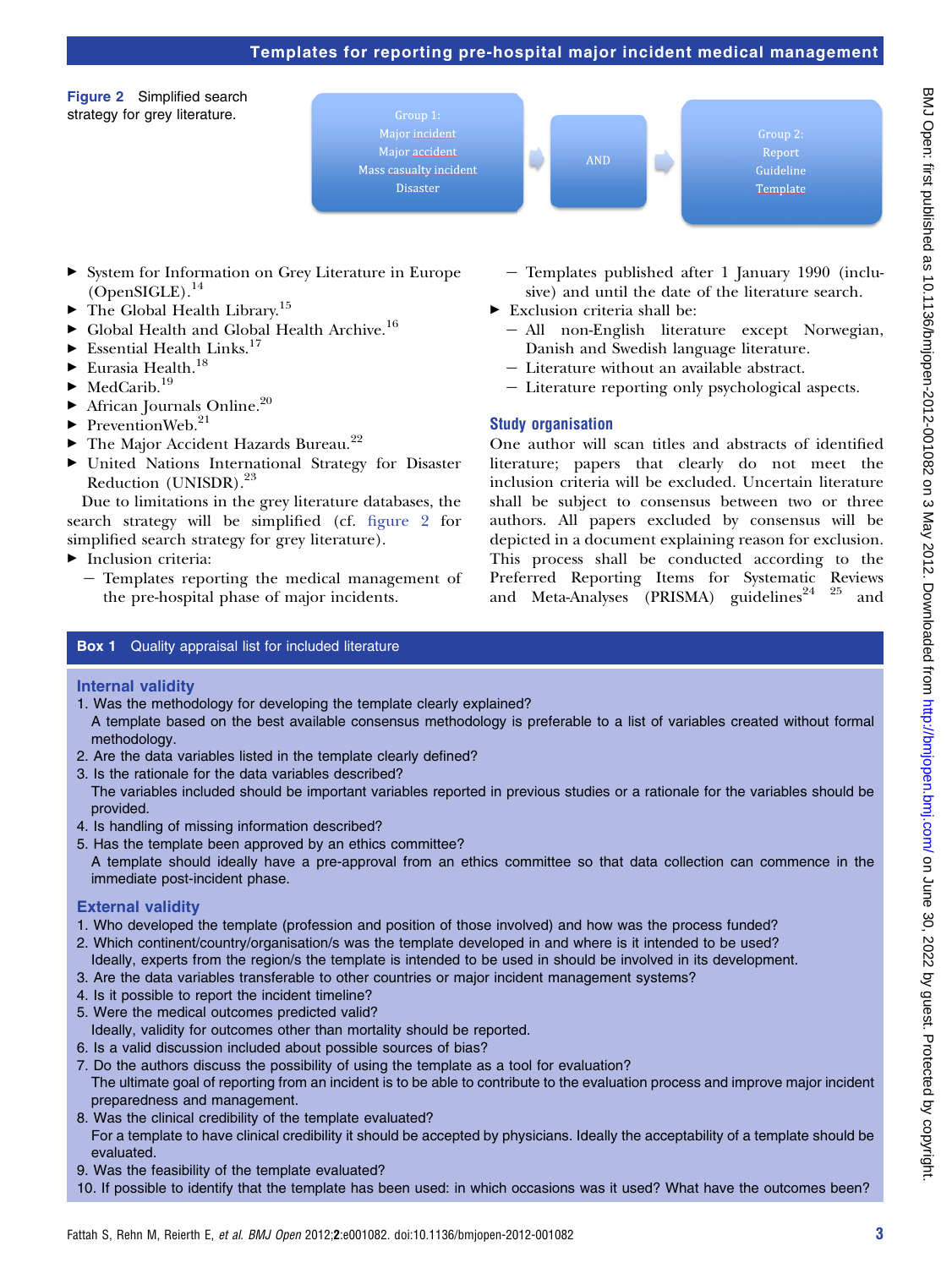# Box 2 Data extraction from included literature

# Does the template allow for the following to be reported?

**Demography** 

- **Basic information on the affected area.**
- Characteristics and number of the affected population prior to the major incident.
- Other relevant pre-event information reported?

#### Incident characteristic descriptors:

- Time and date of major incident occurrence.
- $\blacksquare$  Description of damage caused by incident.
- Consequences of the damage caused:
- Number of deceased.
- Number of severely injured, moderately injured, slight injured, uninjured.
- Other incident characteristic descriptors reported?

### System characteristic descriptors:

- **Description of the response phase.**
- Information received by ambulance dispatch centre.
- Information provided by ambulance dispatch centre to responders.
- Accessibility of the incident site.
- Time from alarm to arrival at scene.
- Safety situation at and around the site of the incident.
- Which pre-hospital resources were available?
- Which pre-hospital resources were lacking.
- Pre-hospital triage systems used.
- **EXTERN** Situation of the pre-hospital telecommunications system.
- **Communication between rescue workers/aid organisa**tions.
- Coordination of rescue/relief work.
- $\blacksquare$  Time required for moving casualties from the site to the immediate next level of care.
- $\blacksquare$  Scaling up and scaling down of the response.
- Other system characteristic descriptors reported?

### Patient characteristic descriptors

- $\blacksquare$  Children, adults, senior citizens (age  $>65$  years) or all age groups involved.
- **How injury severity was classified:**
- $-$  What triage classifications the patients received (both at the dispatch centre, first evaluation on scene, evaluation on scene before transport to immediate next level of care).
- Injury model/s used.
- Median/mean injury score reported.
- The most frequent types of medical injuries/illnesses.
- How medical illness was classified.
- Other patient characteristic descriptors reported?

literature selection shall be presented in a PRISMA flow chart.<sup>25</sup> When a template is identified, the main author will be contacted and/or we shall search the internet to identify if the template has been used. Included literature will be reviewed using a quality appraisal list (box 1).

Data extraction will be performed in excel using predefined variables (box 2). Under each subheading in box 2, we have added an open question beginning with

'other' under which information that is reported in the template but not covered by the questions above can be categorised.

To further reduce the risk of overlooking relevant literature, a hand search of reference lists in the included literature will be conducted. A quantitative synthesis (meta-analysis) will not be performed.

# Ethics and dissemination

The protocol has been registered in the international prospective register of systematic reviews, PROSPERO (registration number: CRD42012002051).<sup>26</sup> The systematic review results will be published in an open access, peer-reviewed scientific journal. The PRISMA  $checklist^{25}$  will be used when writing the final review. No ethics approvals were considered indicated, as this is a literature study only.

Contributors SF, MR and TW conceived the idea and designed the study. ER designed the search strategy for the literature search. SF, MR, ER and TW approved the final version of the manuscript.

Funding The Norwegian Air Ambulance employs SF and MR as research fellows. ER and TW received departmental funding only.

Competing interests None.

Provenance and peer review Not commissioned; externally peer reviewed.

# **REFERENCES**

- 1. Guha-Sapir D, Vos F, Below R, et al. Annual Disaster Statistical Review 2010: The Numbers and Trends. Brussels: Centre for Research on the Epidemiology of Disasters, 2011. http://www.cred. be/sites/default/files/ADSR\_2010.pdf (accessed 7 Feb 2012).
- 2. Jersin E. Storulykker i Norge 1970-2001. Trondheim: Sintef, 2003. (Document in Norwegian). http://www.sintef.no/upload/ teknologi\_og\_samfunn/sikkerhet%20og%20pålitelighet/rapporter/ STF38%20A02405.pdf (accessed 9 Feb 2012).
- 3. United Nations. United Nations International Decade for Disaster Risk Reduction. 1989. http://www.un.org/documents/ga/res/44/a44r236. htm (accessed 28 Nov 2011).
- 4. United Nations. Yokohama Strategy and Plan of Action for a Safer World. Guidelines for Natural Disaster Prevention, Preparedness and Mitigation. United Nations, 1994. http://www.preventionweb.net/files/ 8241\_doc6841contenido1.pdf (accessed 9 Feb 2012).
- 5. Bradt DA, Aitken P. Disaster medicine reporting: the need for new guidelines and the CONFIDE statement. Emerg Med Australas 2010:22:483-7.
- 6. Lockey DJ. The shootings in Oslo and Utoya island July 22, 2011: lessons for the International EMS community. Scand J Trauma Resusc Emerg Med 2012;20:4.
- 7. Sundnes KO. Health disaster management: guidelines for evaluation and research in the Utstein style: executive summary. Task Force on Quality Control of Disaster Management. Prehosp Disaster Med 1999:14:43-52.
- 8. The CoSafe Catalogue. http://www.cosafe.eu/ (accessed 6 Feb 2012).
- 9. Pubmed. National Center for Biotechnology Information. Bethesda, MD, USA: National Library of Medicine. http://www.ncbi.nlm.nih.gov/ pubmed/ (accessed 9 Feb 2012).
- 10. Higgins JPT, Green S, eds. Cochrane Handbook for Systematic Reviews of Interventions. Version 5.1.0. The Cochrane Collaboration. 2011. http://www.cochrane-handbook.org (accessed 8 Feb 2012).
- 11. Advanced Life Support Group (Ed). Major Incident Medical Management and Support, the Practical Approach at the scene (MIMMS). Plymouth: BMJ Publishing Group, 2002.
- 12. Oxford Dictionaries. Oxford, England: Oxford University Press. http:// oxforddictionaries.com/ (accessed 7 Feb 2012).
- 13. United Nations International Strategy for Disaster Reduction (UNISDR). UNISDR Terminology on Disaster Risk Reduction. Geneva, Switzerland. http://www.unisdr.org/we/inform/terminology (accessed 7 Feb 2012).
- 14. System for Information on Grey Literature in Europe. © INIST-CNRS. Institut de l'Information Scientifique et Technique- Laboratoire CNRS.